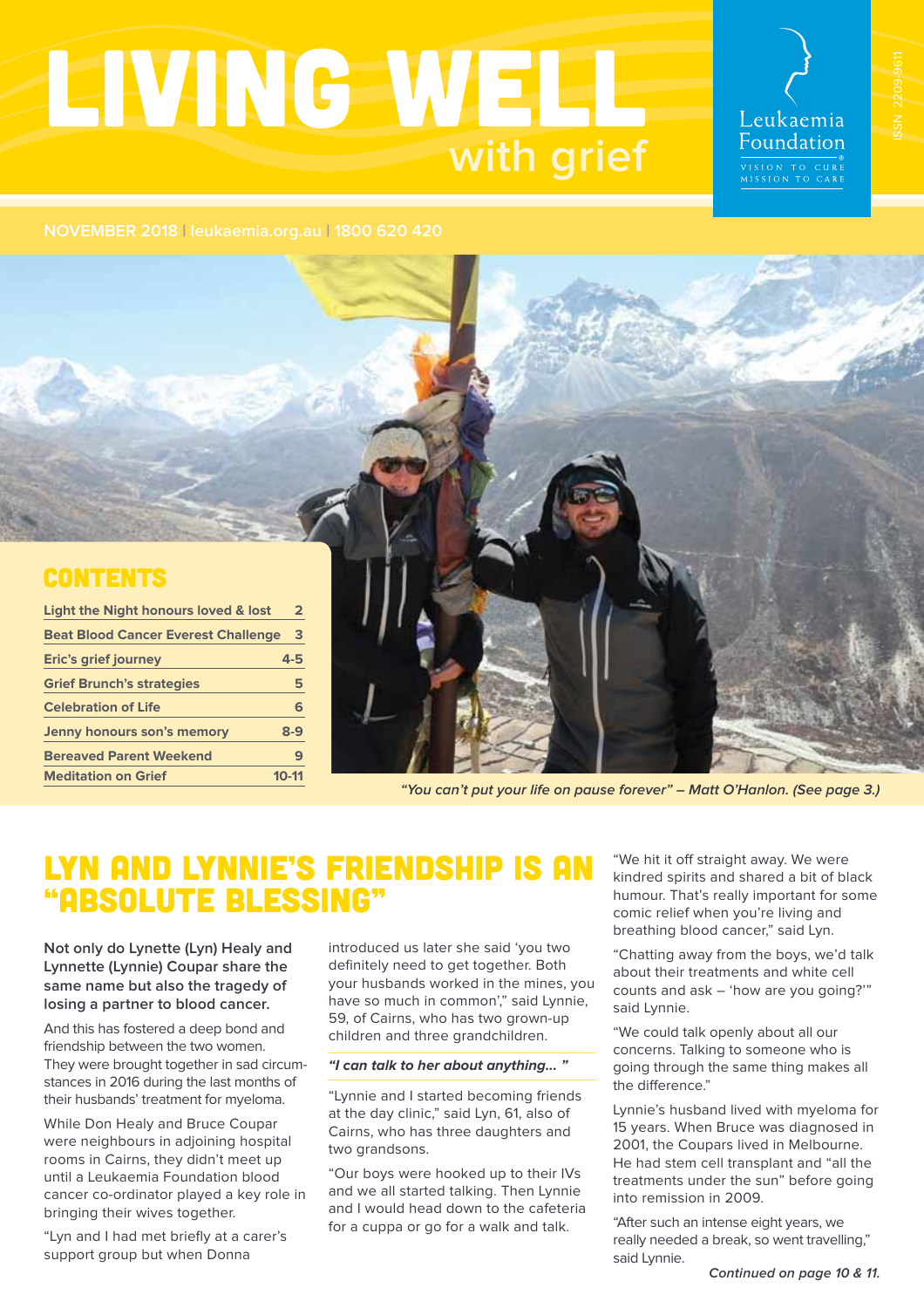

**Matt Fry at last year's Light the Night in Adelaide. Matt Fry, Yellow Lantern Ambassador**

## LIGHT THE NIGHT HONOURS THOSE LOST

**During October, more than 35,000 people gathered to walk for Light the Night – the Leukaemia Foundation's beautiful evening lantern walk.** 

This spectacular event brings together families across Australia to transform the darkness into a sea of glowing light to beat blood cancer.

Lanterns are raised high in a moving ceremony to pay tribute to those facing their own blood cancer journey and to remember loved ones lost.

Each coloured lantern carries a special meaning. Gold to remember loved ones lost to blood cancer, white for those with a blood cancer diagnosis, and blue to show community support for all those afected.

This empowering and supportive event also raises funds for vital research that will help beat blood cancer.

"My wife, Kaoru, was diagnosed with acute myeloid leukaemia in April 2016. She fought the disease with a big heart and smile, but had to leave us on 14 November 2016. Kaoru had great respect for the Leukaemia Foundation and the work that they do every day. If she was still here, she would be working with them to support people with blood cancer and help researchers to further understand the causes, improve treatment and find cures for blood cancers.

"Carrying a yellow lantern at Light The Night allows us to honour, remember and celebrate our loved ones. To embrace the legacy they left and the importance they had in our lives. Being together with everyone on the night provides us with a sense of community and support. It's also great to be with all of the white and blue lantern holders. It's about being proactive and it's about hope!"

### BLOOD CANCER CONFERENCE 2018

**Leaders in blood cancer research, treatment and wellbeing gathered in Melbourne in September at the Leukaemia Foundation's Blood Cancer Conference.** 

More than 300 people with blood cancer and their families came from around the country to hear them speak across a range of topics.

In the first keynote session, clinical haematologist, Professor David Joske, looked at the impact and benefits of taking a holistic and whole-person approach to cancer care in his presentation on 'Humanity into Healthcare'.

Then journalist, Deborah Sims, shared her personal story and quest to access a new treatment which meant

participating in a drug trial overseas. She has since become a strong advocate for drug access and equity.

After lunch, the conference attendees split into groups for a range of sessions. They could choose from either a transplant or a survivorship topic and the physical wellbeing and emotional wellbeing sessions were particularly popular.

Then leading experts led disease-

specific sessions and there was a session for carers that was delivered by Leukaemia Foundation staff, Maryanne Skarparis and Amanda Ferguson.

The full day's program ended with a clinical

trials Q&A covering diferent aspects of clinical trials, from what they are, to how to find them and how they work, along with the opportunity to ask questions and this involved some robust and lively discussion.

Many of the keynote speaker sessions were recorded and these presentations will be shared at: **leukaemia.org.au/ blood-cancer-conference-2018**

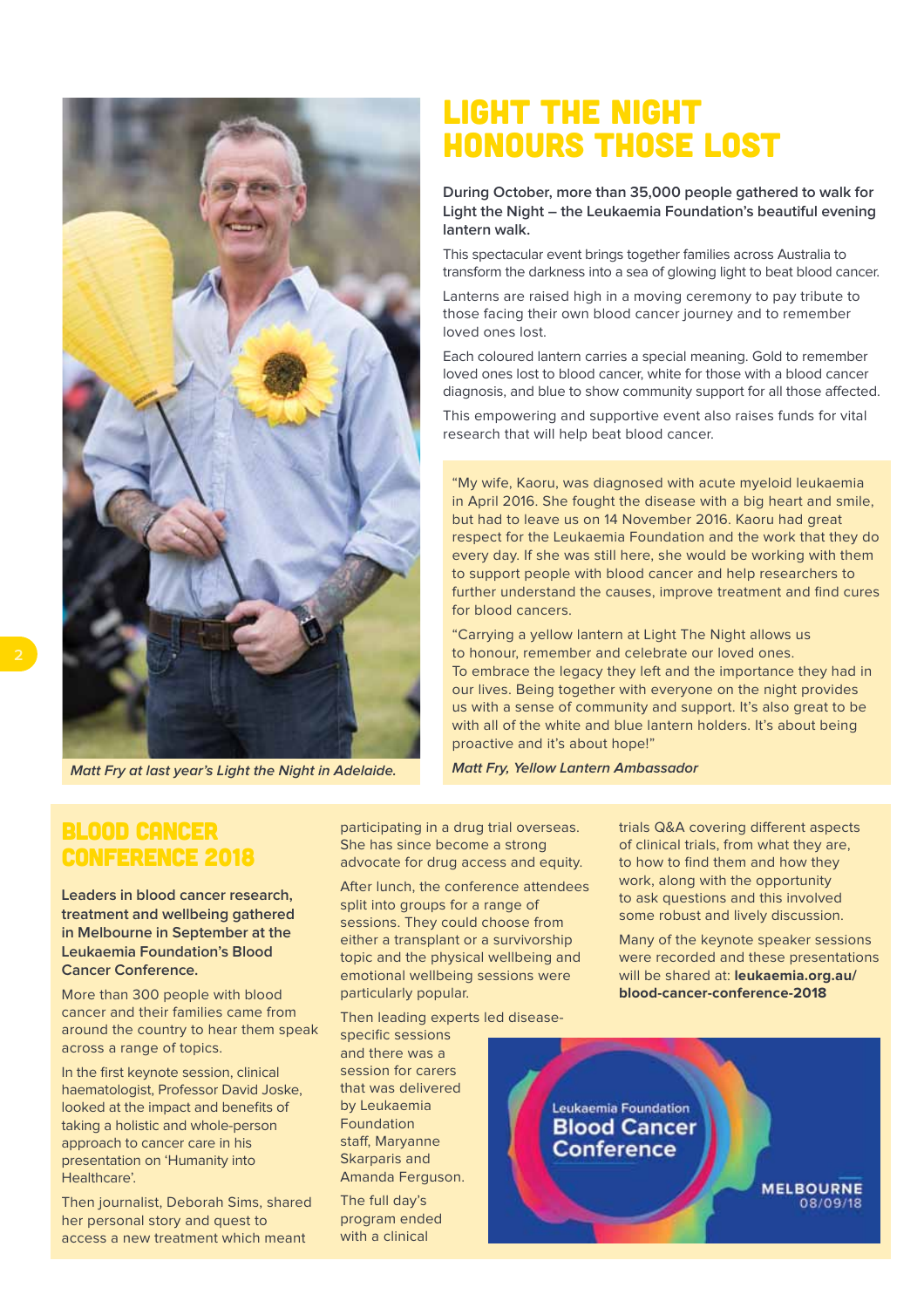# TAKING ON EVEREST IN THE NAME OF BEATING BLOOD CANCER

**The 'Beat Blood Cancer Everest Challenge' was a catalyst for conquering life's highs and lows for Townsville couple, Elle Duggan and Matt O'Hanlon.** 

In early-2017 Matt's mother received the devastating news that she had leukaemia.

"The doctor said it was a miracle Mum was even still with us given that her white blood cell count was through the roof," said Matt.

#### **"You have to get out there and live your best life - that's what mum would have wanted."**

"Eight months later we sat by Mum's bed trying to find a way to say goodbye – something no-one is ever ready to do, even more so when it is due to something so random, unpredictable and unfair [as leukaemia].

"Afterwards, we were extremely fatigued – emotionally, mentally, and spiritually. The 'Beat Blood Cancer Everest Challenge' caught our attention as a way to get back in shape and back into a routine after months sitting by a hospital bed and not paying attention to what we ate," said Elle.

"It was hard to get motivated in the beginning as we were essentially dealing with the grief and adjusting to a new way of life. But once the trip got closer, we got out there, did a lot of walking with our dogs and trained hard at the gym."

During their inspiring journey, the couple raised \$20,000 for the Leukaemia Foundation.

"We hadn't put an end figure on it. We just did the best we could and were overwhelmed by the level of support we received from our friends and families," said Elle.

#### **"Everest might have been the destination but it was our journey that meant the most to us."**

"Seeing Everest for the first time was incredibly special and in that moment we felt so proud and humbled.

"When we made it to the base camp, we knew everything was going to be easier from then on – life and the rest of the trek. Everest might have been the destination but it was our journey that meant the most to us.



Elle Duggan, front, and Matt O'Hanlon, top left, and his family, with his late mother, Margaret O'Hanlon.

"Realising life has to go on no matter what you've been through is hard at first, but you can't put your life on pause forever. You have to get out there and live your best life that's what mum would have wanted," said Matt.

Now Elle and Matt are encouraging others to take on a challenge by joining the Leukaemia Foundation at the Great Wall of China next June.

"Why not? What's stopping you?" says Elle.

"Get out there and start living! Life is too short not to."

Challenge yourself with this five-day trek into Chinese villages, across undulating farmlands and through thick forest, all while raising vital funds for the Leukaemia Foundation – to meet the emotional and practical needs of families living with blood cancer.

To find out more visit: **https://bit.ly/2PtRcB2** 



Matt and Elle at Everest base camp.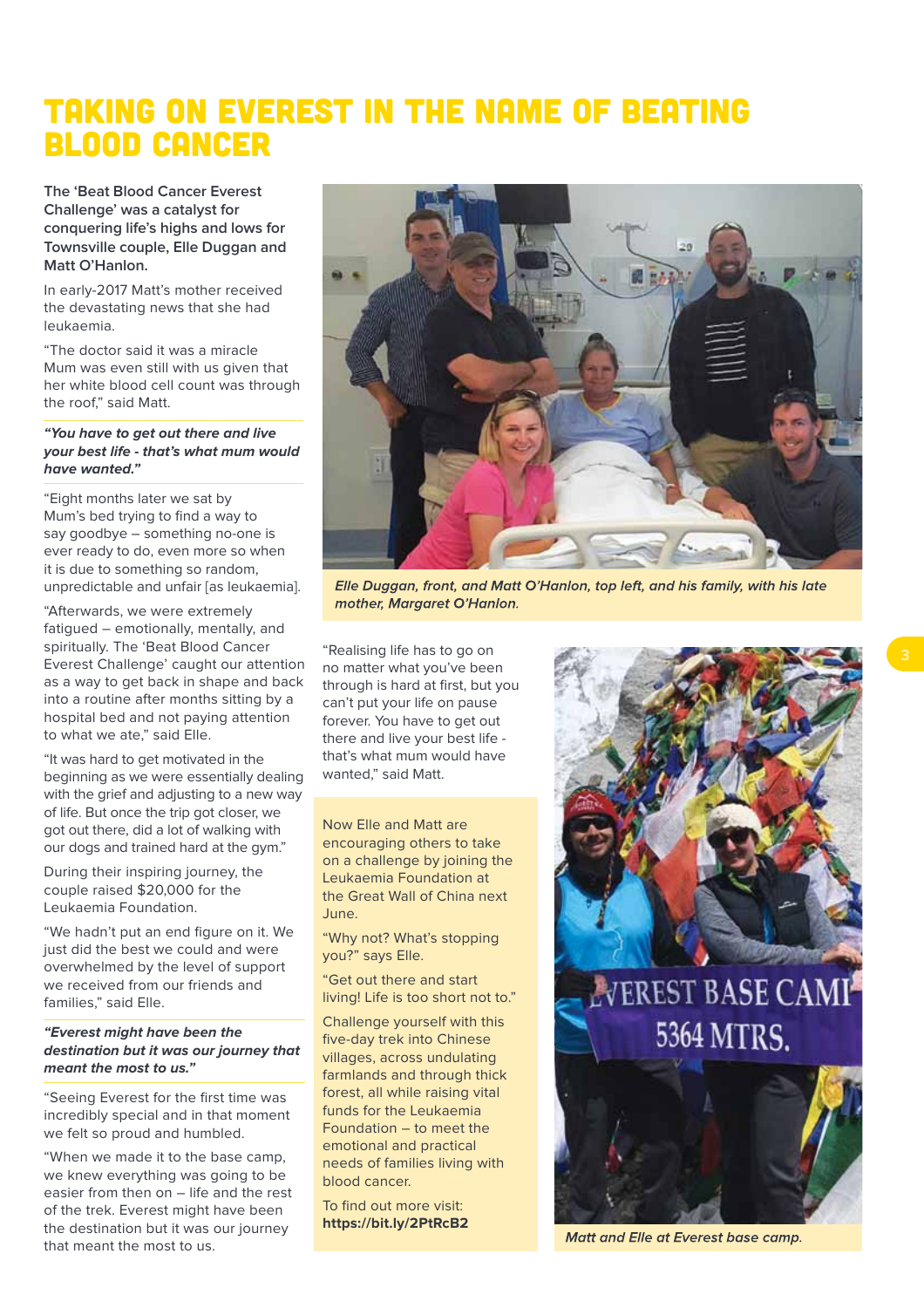### UNEXPECTED LIFELINE GIVES ERIC STRENGTH TO WEATHER SS JOURN

**Eric Montgomery felt completely alone when he lost Debbie, his wife of 34 years, in March 2016 – just six months after her diagnosis with acute myeloid leukaemia (AML).** 

The couple from Sydney's Western suburbs had fallen in love while working together at the old department store, Waltons.

Eric remembers her from the day she applied for her job there.

"My friend, Cranston and I both vied for her attention and after a few months I was successful," said Eric.

#### **"Debbie was the bravest person I have known."**

"We fell in love, married in 1982 and were inseparable right up until she sadly passed away.

"Even though Deb had other health issues (she was diagnosed with diabetes as a teenager) the leukaemia diagnosis came out of the blue.

Blood tests six months earlier had shown everything was normal.

"Within days of her AML diagnosis, Deb was in the bone marrow transplant unit and for months no-one could get near her without wearing a mask and gloves," said Eric.



Debbie with her sons, left to right, Marc, Anthony and Christopher.

"It was pretty horrible, but Deb took it so bravely. During her third round of chemotherapy she got infections with temperatures over 40 degrees. They couldn't do anything to bring it down. When told that the leukaemia had returned again she decided at that point to stop treatment.

"When Debbie passed away on March 10, four days after our 34th wedding anniversary and three days before our youngest son's 21st, her whole family was there – her brothers and sisters, nieces and nephews, her mother, our boys, Christopher, 34, Anthony, 32, and Marc, 23, and her daughters-in-law, Krystal and Bonnie.

"Once they took her off the treatment she was able to speak to everyone, then she slipped away," said Eric.



**Debbie and Eric at their son Anthony's wedding in October 2013. Continued next page. Continued next page.** 

"Debbie was the bravest person I have known. She faced the leukaemia, treatment and made her final decision with determination, unbelievable courage and dignity.

"But the saddest day was when Anthony and Marc told her their wives were pregnant and both were having girls. Debbie had always wanted a girl, but at least she got to know the babies were coming."

#### **"I rang the Leukaemia Foundation to get donation envelopes and that's when they said 'you need to see our grief counsellor…"**

Fric found being at home difficult after Debbie had died.

"Everything was where she had left it – her bags were still on the table and her clothes were hanging on the door. I got very annoyed if anybody moved anything," said Eric.

He discovered help almost by accident while requesting in-memoriam envelopes for Debbie's funeral.

### ERIC'S ADVICE TO **OTHERS**

"Pick up the phone and talk to the Leukaemia Foundation. You are not alone. There are lots of other people who have been through the same thing. The help at the end of the phone is invaluable."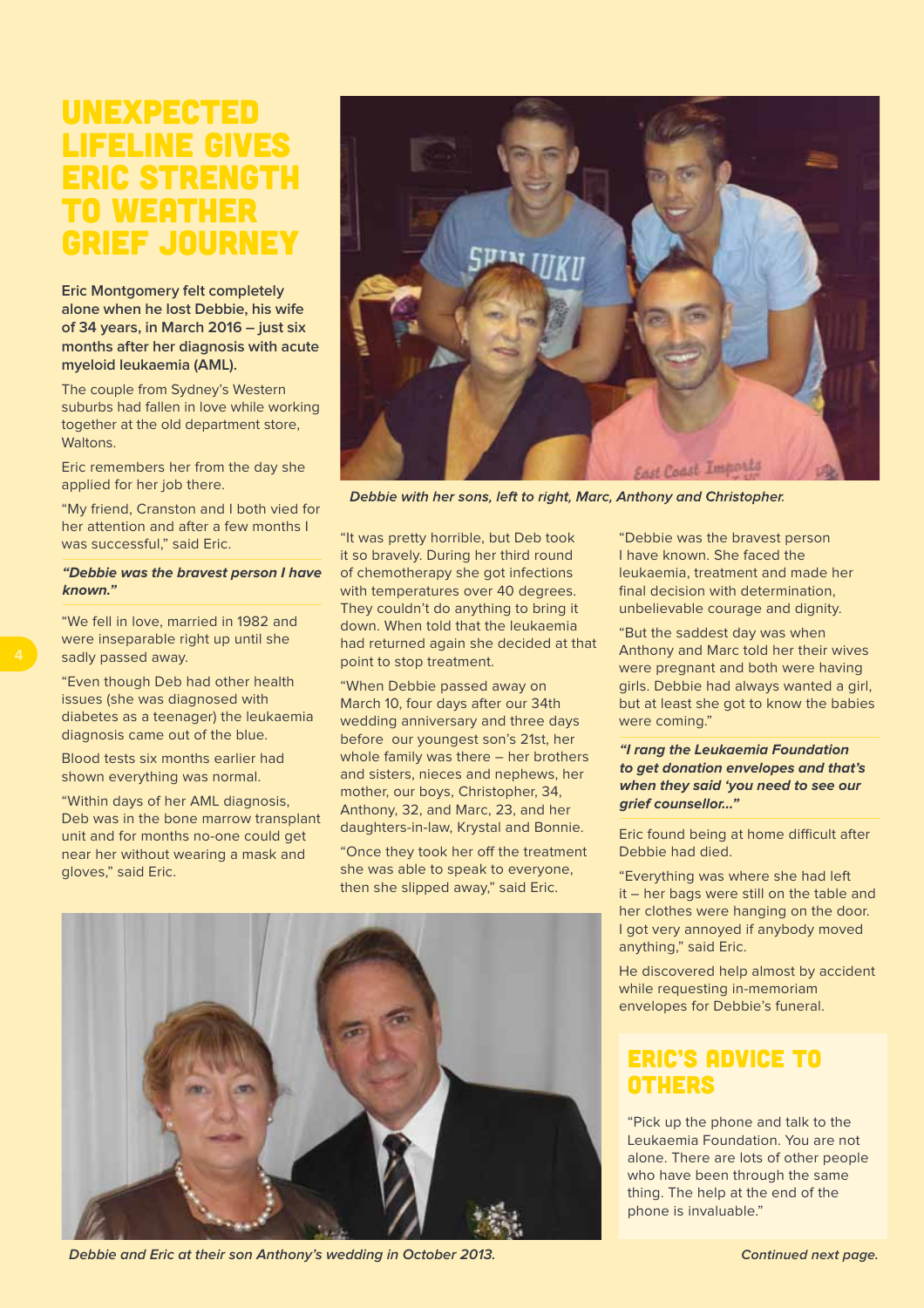# GRIEF BRUNCH – STRATEGIES FOR MANAGING THE JOURNEY after losing a loved one

**Grief and the fear of letting go was the focus of a grief brunch held at one of the Leukaemia Foundation's accommodation villages in Brisbane in August.** 

This morning of inspiration and reflection also was an opportunity to come together in a relaxed and accepting atmosphere, to share the love, pain and laughter that is part and parcel of losing a loved one.

The guest speaker, psychologist, Lisa Johnson, discussed life balance and

### UPCOMING EVENT

explained a self-care wheel, which details the psychological, physical, emotional, spiritual, personal and professional aspects of grief.

While everyone enjoyed a delicious brunch, Lisa explained a range of strategies to help people who are bereaved to manage their grieving process.

Lisa said she was humbled to be included, even for a small part of their journey, and that she had learnt as much as the attendees throughout the morning.

There were more than 30 people at at the grief brunch.

They left feeling inspired, understood and having gained strategies to take away with them to understand both their grief and themselves a little better.

**Keep up-to-date with grief events in your area: visit leukaemia.org.au or call us on 1800 620 420.**

| <b>End of year Living Well with Grief Brunch</b> 8 December 9.30am-12.30pm ESA Village, 41 Peter Doherty St, Brisbane |  |  |  |
|-----------------------------------------------------------------------------------------------------------------------|--|--|--|
|-----------------------------------------------------------------------------------------------------------------------|--|--|--|

"I rang the Leukaemia Foundation to get donation envelopes and that's when they said 'you need to see our grief counsellor, Donita Menon'," said Eric.

"Donita is lovely and I have found my sessions with her incredibly useful. I am surprised that I'm still going after all this time but I feel that I really need to, it's a great service.

#### **"As a family, it's about all talking together."**

"There is just so much going on in the early stages. A lot of decisions need to be made quickly and she helped me with that. I see Donita once a fortnight now. She's helping me sort through things at home and gives me little bits of homework.

"If it wasn't for her, everything would still be where Deb left it. But it's not healthy for me or my boys to have things exactly as they were.

"Donita also organises group meetings and I found that quite useful, hearing other people's stories. We all get together once every six months for a catch up, to see how everything is going and it's so great to share in everyone's progress."

Eric has continued to make sure his three sons feel they can talk about Deb openly.

"As a family, it's about all talking together," said Eric.

"The boys were at the hospital when

Deb made her final decision. They were at all the doctor's meetings and were very involved in her funeral. I've done that on purpose, to make sure they feel like they can always have a say in everything and to help them in their understanding and grieving.

"We go out for Deb's birthday. and Mother's Day each year.

#### **"I am surprised that I'm still going (to counselling) after all this time but I feel that I really need to, it's a great service."**

We also bought a memorial garden for her. The boys go there often and find that very comforting."

Along with counselling and talking with family, Eric has also found comfort in Rocky – a fox terrier, gifted to him by Anthony and Krystal.

"Rocky has been unbelievable. He just knows when I'm upset or down.



"He jumps on my lap and starts licking me on the neck. And then when he sees I'm a bit better, he hops off. Dogs are amazing animals," said Eric.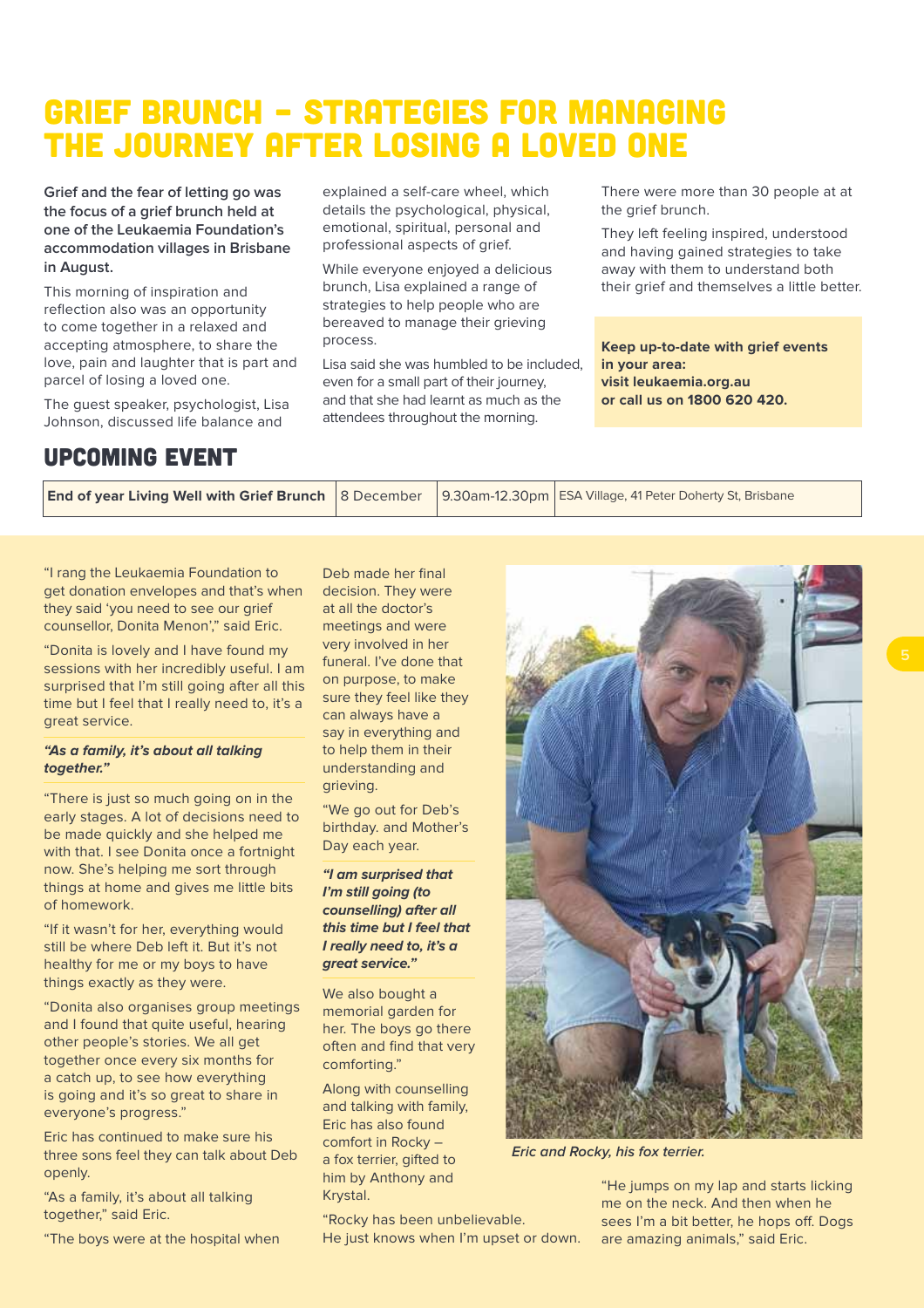### **CELEBRATION** OF LIFE A REAL TRIBUTE

**The Leukaemia Foundation hosted its annual Celebration of Life at the Kirribilli Club on Sunday, March 24.** 

This special event takes place each year to remember, reflect and honour loved ones lost to leukaemia, lymphoma, myeloma or related blood disorders.

Associate Professor Ghauri Aggarwal, who heads the palliative care department at a Sydney hospital, was this year's guest speaker. Her interests include the interface between oncology and palliative medicine, education in palliative care, communication skills and ethics and end-of-life decision-making. She has co-authored publications on hospital based palliative medicine, pain management and is currently involved in research into end-of-life care.

Assoc. Prof. Aggarwal shared her reflections on the day along with Leukaemia Foundation grief and support staff who delivered some of their favourite readings to the group.

A candle lighting ceremony was held to pay tribute to their loved ones lost. (See below for the ceremony reading.)

**To register your interest for the 2019 Celebration of Life event, please contact Donita Menon on 02 9902 2205 or dmenon@leukaemia.org.au**



"My three sons and I have attended the past two Celebration of Life ceremonies at the Kirribilli Club since my wife's passing. We have found them very moving and beneficial as part of the grieving process and remembrance. Certainly seeing their mother's name appear on the screen, lighting a candle, writing in a card and placing it on the remembrance tree for her was extremely moving. The speakers have always been interesting and we have found it beneficial meeting others in attendance who have gone through similar circumstances. The boys have indicated that they will attend the event in the future as well. I would certainly recommend Celebration of Life to others who have lost a loved one."

**Eric Montgomery, 2017 and 2018 Celebration of Life attendee**

### LIGHTING OF THE CANDLE

**The Celebration of Life candle, with its bright flame, symbolises hope and embodies the strength that allows us to continue and the song we sing to ourselves that is always there deep within our hearts.** 

"We light four candles from our main candle in honour of your loved ones. We light one for our grief, one for our courage, one for our memories, and one for our love.

"This candle represents our grief. We own the pain of losing loved ones, of feelings of despair and loneliness and of dreams that go unfulfilled.

"This candle represents our courage. It symbolises the courage to confront our sorrow, to comfort each other, to share feelings honestly and openly with each other, and to dare to hope in the midst of pain.

"This candle represents our memories. For the times we laughed together, cried together, were angry or overjoyed with each other. We light this candle for the memories of caring and joy we shared together.

"This candle represents our love. The love we have given and received and the love that has been shared in times of joy and sorrow: a love that will never die."



**The Celebration of Life candle lighting ceremony.**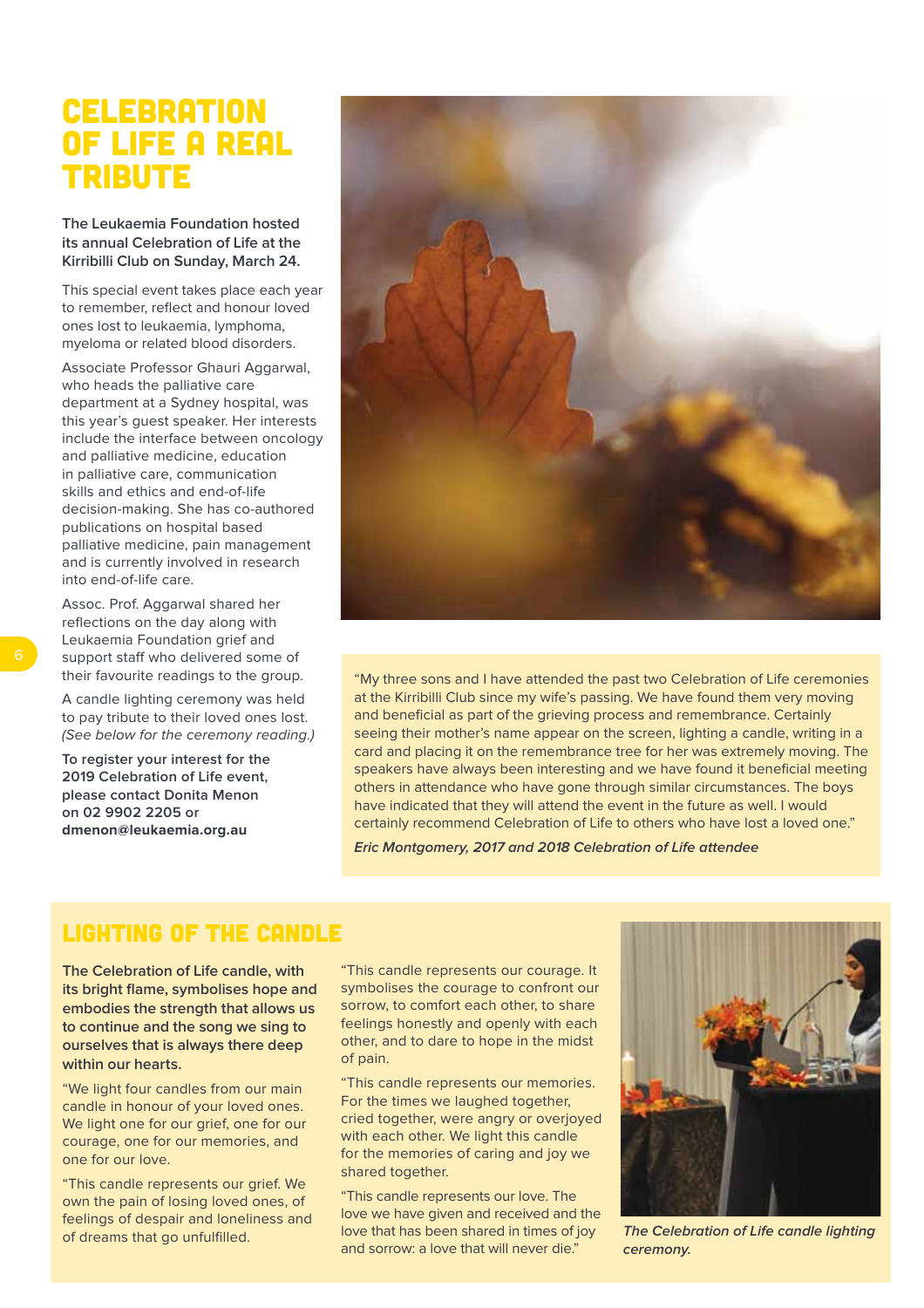# HOW REAL MEN DEAL WITH GRIEF AND LOSS

**There is one major diference between men who are stable, happy, fulfilled and feeling positive about their lives, and those who are struggling, depressed and unfulfilled... 'healthy' and 'unhealthy'.** 

Talking about grief and loss will significantly improve your life. Bottling it up will also bottle up the happiness and success.

Talking about it makes you stronger, so let's look at the steps for letting it out.

#### **1. Realise the impact of your grief or loss**

Men defer to logic when things get difficult. We compartmentalise emotions – trying to understand why an event happened. We look at the physical realm and overlook the emotional one.

We address the logistics of losing a partner, business, or friend and say to ourselves, 'Now where am I going to live? What will happen to my kids? What about my business or career? How is this going to impact those areas of my life?'

What we should be asking is, 'How is this impacting me emotionally? Am I hurt? Sad? Angry? What am I experiencing?' Take the time to tune in to how your grief or loss is afecting you emotionally, not just logically and rationally.

#### **2. Address the ugly elephant in the room – shame**

We often feel as if we shouldn't experience grief. We feel shame for the emotions that arise alongside grief and shame. We feel grief at our loss and if a hint of sadness appears, we condemn ourselves, saying, 'Stop it! Feeling sad about it isn't going to help.'

Actually, it will... if you let it.

It's vital to address the shame. Don't numb it with booze, drugs, gambling, or any other addiction. After the bender, it will still be there and it will be worse.

#### **"The healthy let it out. The unhealthy numb it out."**

#### **3. Stop hiding, start talking**

One of the most common things men who have gone through loss or grief say is, 'I felt so alone. I didn't feel as if I could talk to anyone about it'.

Suffering in silence is not the answer. Maybe you think your friends, family, or co-workers won't understand you.



In truth, they don't need to 'get it'. It doesn't matter if they haven't experienced the exact same thing. They can still support you.

Grief and loss are part of the human experience and everyone has gone through it at some point.

When you open up and invite people into your experience and talk about what has been going on, you give them permission to fully understand what's happening in your life. They get to see the real you, not just the well-trimmed Facebook persona.

#### **4. Know you're not alone**

Working with men across North America, I've yet to encounter anyone who has been through something so rare or horrific as to be un-relatable. Our illusion that we are alone in our suffering or experience is exactly that an illusion.

I have met men who were physically and sexually abused as children, men who have been held captive, tortured, in near-death accidents, lost loved ones in strange and bizarre accidents, and so much more.

And every single time without fail, someone else in the crowd can relate, has been through something similar or has a close friend who experienced exactly the same thing.

#### **5. Join a like-minded community**

Fact: people care about you and want to support you (even the worst human beings in history had people who genuinely cared about them… and trust me, you're not that bad).

Having people in your life (read 'inner circle') leads to connection and guidance. When grief and loss arrive, you will be able to process and move through the experience more efectively, allowing you to get back on track, learn and grow from the loss.

#### **6. Why dealing with grief and loss is the mark of a 'real man'**

Unfortunately, the 'real man' phrase has been given a negative spin, but you know what a 'real man' does? He handles his emotions so he's not a drain on everyone else around him.

This means properly processing grief and loss when it comes up, which it definitely will.

Being a man isn't about pretending to be tough when life kicks you in the guts. It's about being mentally and emotionally healthy so you can show up fully for the people in your life.

**Based on an article by Connor Beaton, founder of ManTalks, an international organisation focused on men's health, wellness, success, and fulfilment.**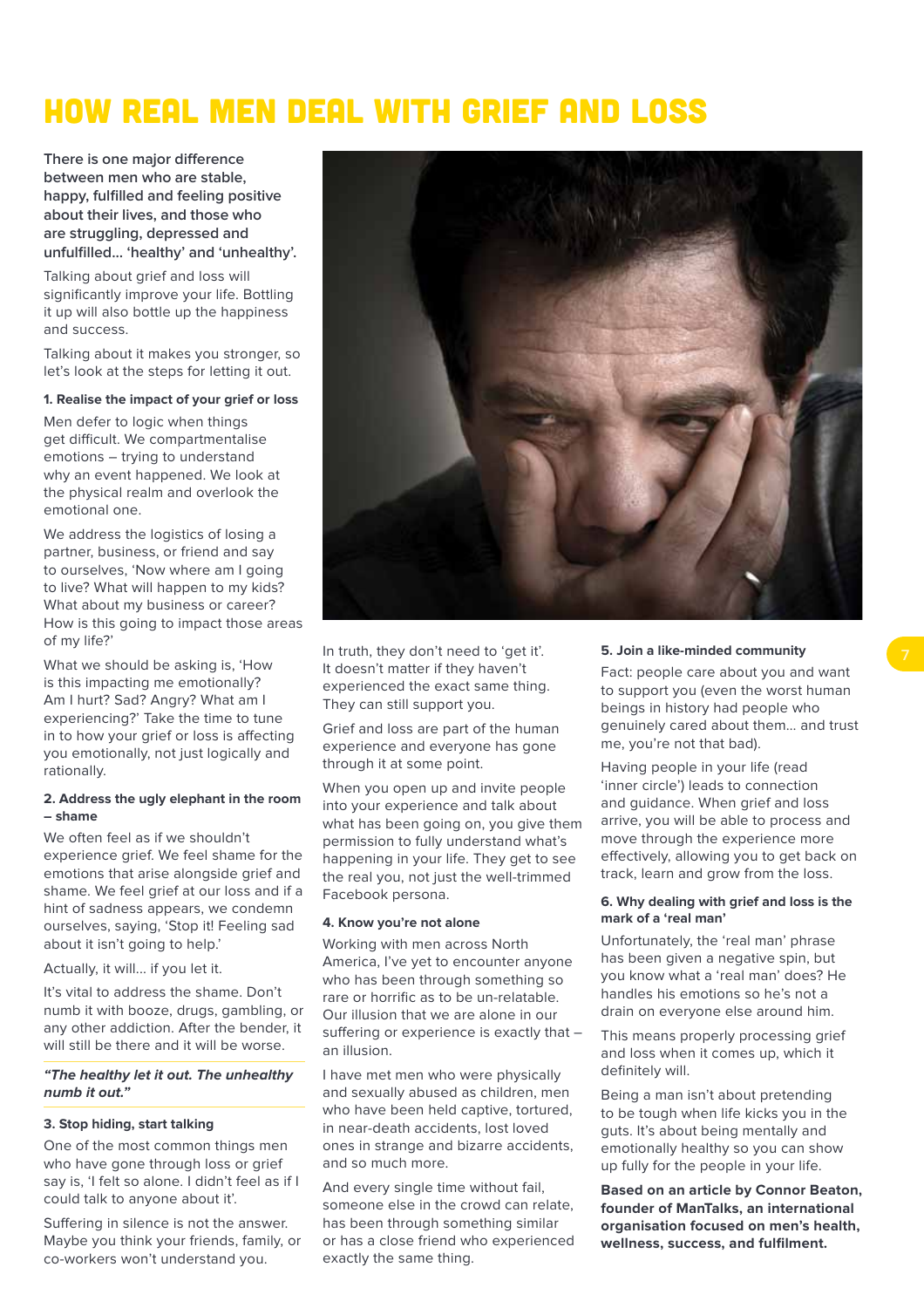# HONOURING her SON'S MEMORY is ALWAYS FRONT-OF-MIND FOR JENNY

**After the unimaginable tragedy of losing her 20 year-old son Brent to leukaemia early last year, Jenny Holland has found connecting with other bereaved parents invaluable.** 

Jenny and her husband, Allan are no strangers to loss, as their first three children died as babies before they had Brent and his younger brother, Scott.

"I realised early on the need to talk to other parents who have been through the same thing. They are the only people you can feel on an equal footing with," said Jenny.

The Leukaemia Foundation's 'Living Well with Grief Bereaved Parent Weekend' was the perfect environment for Jenny to connect with others who also had lost a child to blood cancer.

"I would encourage couples to go if at all possible, particularly regional parents who often don't have access to support groups. It is a rare chance to share your child's story with others who understand and to form new support networks," said Jenny.

The experience of losing a child shifts your perspective and Jenny said the common worries of life don't seem so significant anymore.

"When you go back to work and people get carried away with office politics or whatever, you think 'first and foremost, are your kids healthy?' because everything else seems trivial in comparison.

"I'm always thinking about everything Brent went through – his last days or even hours, and his courage.

"There aren't many people you can talk to about the nitty gritty of what it was like. Other people just don't want to hear about it, or you feel they don't want to.

"It may be more than 18 months ago now, and everyone moves on with their lives, but for families like Scott, Alan and I, it still feels like it was last month," said Jenny.

At the time of his leukaemia diagnosis in March 2016, Brent was just 19 years old and weeks away from completing his final exams to become a qualified electrician. He loved his job and coworkers, had a close group of mates and a girlfriend.

Jenny remembers the shock and uncertainty felt by the whole family as Brent had to receive treatment in Brisbane, a six-hour hour drive from their home in Gladstone.

"When Brent was admitted to hospital (in Brisbane), we were told 'you can expect to be here for five months'," said Jenny.

"The immediate question of where we were going to stay was answered by a visit from the Leukaemia Foundation within only a few hours of our arrival on the ward.

#### **"I realised early on the need to talk to other parents who have been through the same thing."**

"We were offered a unit at The Village Green apartments which was within walking distance of the hospital. That was fabulous because we could go back and forth without having to deal with the nightmare of parking," said Jenny.

Brent had chemotherapy, radiation, and a stem cell transplant. Scott was his donor.

"He came through that really well and was out of hospital just before his 20th birthday on June 30, so there was talk around Brent having two birthdays in June, one being the start of the rest of his life," said Jenny.

"But it wasn't to be; 133 days after his transplant we were told the leukaemia was back with a vengeance."

Having been away from home for nine months, Brent was determined to return to Gladstone and live out his life close to family and friends.

"From then on we promised he would never spend another night in hospital," said Jenny.

"He wanted to swim in the ocean, hang out with his mates, brother, and girlfriend, and just do all the simple things he had been missing out on.



The Holland family in October 2016 - Allan, Scott, Brent and Jenny, with their dog, Skid.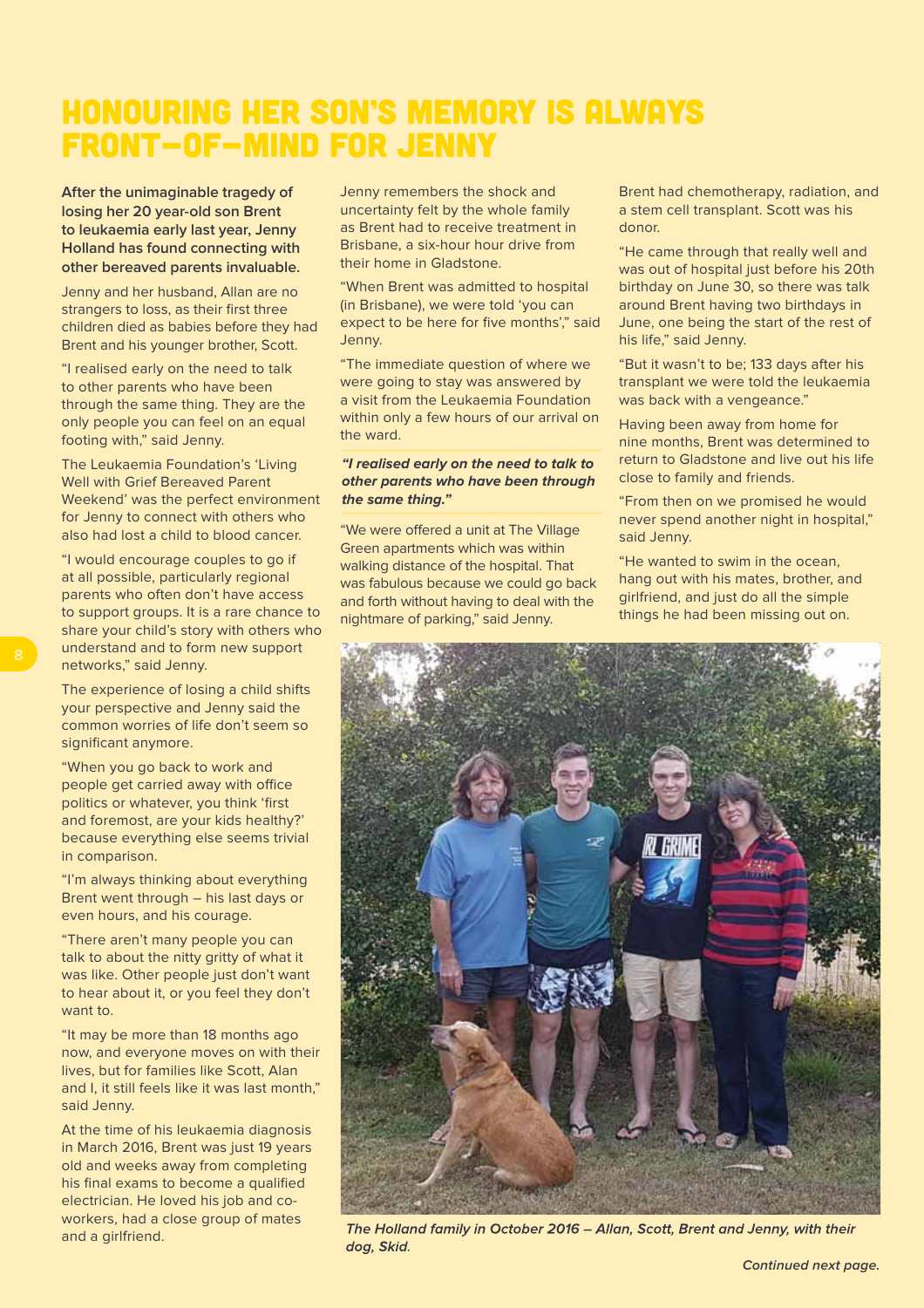# BEREAVED PARENT WEEKEND – A SAFE SPACE FOR REFLECTION AND HEALING

**The Leukaemia Foundation has long recognised the need to support parents who have lost a child to blood cancer.**

For more than 12 years, our 'Living Well with Grief Bereaved Parent Weekend' has provided a safe and supportive environment where participants can explore and express their feelings of grief and loss.

At a country getaway this special weekend enables parents to gain information on the nature and process of grieving and efective methods to manage those feelings.

This year, Leukaemia Foundation grief support services manager, Shirley Cunningham and Linda Male, a grief psychologist, facilitated the weekend held in late-June. Linda specialises in parental grief and loss, general parenting, and step-parenting issues.

"Allan, Scott and I just felt so powerless the whole time. It felt like being in an old silent movie when you're tied to the tracks with the train hurtling towards you and there's nothing you can do.

"Christmas day was particularly difficult that year. What gifts do you give your child when you know it will be their last? When the gift you desperately want to give is to change places with them?"

Brent passed away peacefully at home on 13 February 2017 surrounded by his family and friends.

The Holland family now focuses their energy on honouring Brent through promoting blood donation and fundraising to support other families afected by blood cancer.

#### **"Fundraising events are a good reason for Brent's friends to catch up and I'm always proud he has inspired so many people to help others."**

"I've been so touched by the way Brent's passing has inspired his friends and co-workers to get involved with the cause. Many of his mates are now blood donors and use our Red25 donor group Bleed4Brent to recruit new donors," said Jenny.

"You really understand the importance when you see how much blood and platelets leukaemia patients need and which wouldn't be available unless people were donating.

Those who attended took in the beautiful surrounds of Queensland's Sunshine Coast hinterland while participating in group and music therapy sessions. They were also treated to a relaxing massage and delicious meals throughout the weekend, all free-of-charge.

**To register your interest for the 2019 Living Well with Grief Bereaved Parents Weekend, contact Shirley Cunningham: 07 3055 8235 or scunningham@leukaemia.org.au**



Attendees created a shrine of remembrance for the children they had lost.

"A lot of Brent's friends have also taken part in the Leukaemia Foundation's World's Greatest Shave and next year, I'll be shaving for Brent.

"The last two years we have done Relay for Life, a great fundraising event involving an overnight relay and ceremony to honour and remember our loved ones lost to cancer

"Brent's employer, Gladstone Ports Corporation, has been outstanding in their support for both Brent and our family. They've taken us under their wing and include us in all their fundraising events," said Jenny.

"Fundraising events are a good reason for Brent's friends to catch up and I'm always proud he has inspired so many people to help others.

"It makes us really proud that Brent was so well-loved and that all these tradesmen, many twice his age, were truly his friends.

"They placed a plaque in his memory on a seat in the parklands overlooking the marina.

"It gives us all somewhere to go, to feel close to Brent, and as parents it is so, so important to feel that your child's name is not forgotten."





Brent at a Brisbane heat cricket aame in December 2015, two months before his diaanosis.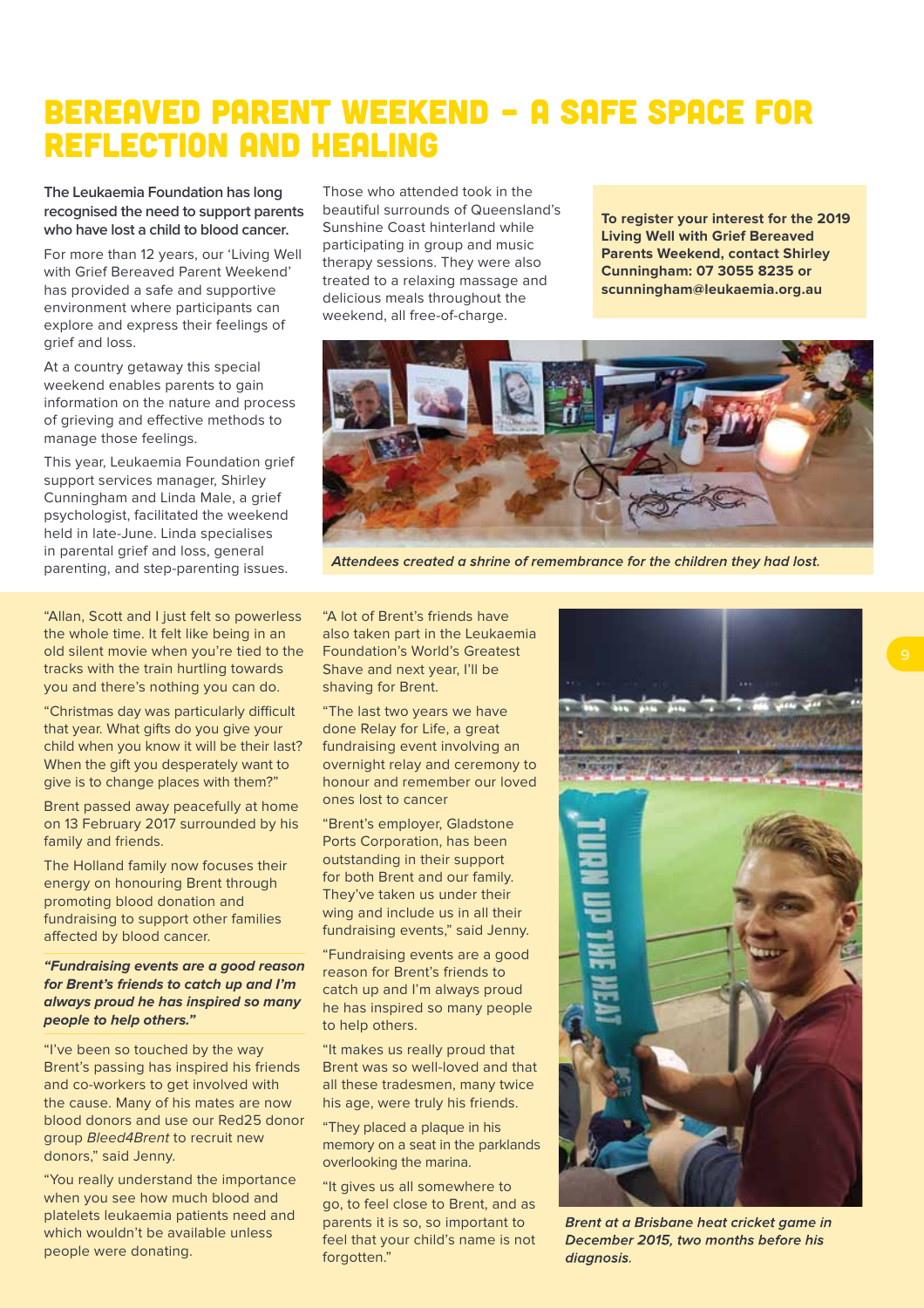### A MEDITATION ON GRIEF

#### **Grief is one of the heart's natural responses to loss.**

When we grieve, we allow ourselves to feel the truth of our pain, the measure of betrayal or tragedy in our life. By our willingness to mourn, we slowly acknowledge, integrate and accept the truth of our losses. Sometimes the best way to let go is to grieve.

It takes courage to grieve, to honor the pain we carry. We can grieve in tears or in meditative silence, in prayer or in song. In touching the pain of recent and long-held griefs, we come face-to-face with our genuine human vulnerability, with helplessness and

hopelessness. These are the storm clouds of the heart.

Most traditional societies offer ritual and communal support to help people move through grief and loss. We need to respect our tears. Without a wise way to grieve, we can only soldier on, armored and unfeeling, but our hearts cannot learn and grow from the sorrows of the past.

To meditate on grief, let yourself sit, alone or with a comforting friend.

Take the time to create an atmosphere of support.

When you are ready, begin by sensing your breath. Feel your breathing in the

**When after heavy rain the storm clouds disperse, is it not that they've wept themselves clear to the end?" – Ghalib**

area of your chest. This can help you become present to what is within you. Take one hand and hold it gently on your heart as if you were holding a vulnerable human being. You are.

As you continue to breathe, bring to mind the loss or pain you are grieving. Let the story, the images, and the feelings come naturally. Hold them gently. Take your time. Let the feelings come layer by layer, a little at a time.

Keep breathing softly, compassionately. Let whatever feelings are there – pain and tears, anger and love, fear and sorrow – come as they will. Touch them gently. Let them unravel out of your body and mind. Make space for any images that arise. Allow the whole story. Breathe and hold it all with tenderness and compassion. Kindness for it all, for you and for others.

### CONTINUED: LYN AND LYNNIE'S FRIENDSHIP IS AN "ABSOLUTE BLESSING"

They made their way to Darwin where they spent the next six years. Lynnie flew with an airline and Bruce worked one week on, one week off in the mines in Western Australia.

"When we had time off, we'd fly to Hawaii or Cairns or go down to the Kimberleys. It was a fantastic lifestyle," said Lynnie.

In 2013, when Bruce relapsed, they flew back and forth to Melbourne for treatment until he ran out of treatment options, and from early-2016 he was managed by a haematologist in Cairns. (The Coupars had moved to Cairns when Lynnie's job was transferred there from Darwin.)

Don Healy's blood cancer journey was much shorter. Lyn, a paramedic, was shocked by his myeloma diagnosis in April 2015. His only symptom was a sore back, from picking up an esky.

#### **"We hit it of straight away... "**

They were in Mt Isa at the time and went to Brisbane to see a neurosurgeon. Don was referred to a haematologist and the Healys ended up staying in the Queensland capital for eight months.

"Being so far away from family and everything was a real hardship. Luckily, we stayed at the Leukaemia Foundation village which was amazing



**Bruce and Lynnie Coupar.** 

and great for a bit of companionship which was vital during that time," said Lyn.

She used all the long service leave she had accrued but Lyn wasn't able to keep her training up-to-date or do shift work while looking after Don.

"The decision was clear – I couldn't continue to work," said Lyn.

Don didn't respond well to treatment. He had a stem cell transplant in Brisbane, experimental treatments in Townville, and in April 2016 he had more chemotherapy in Cairns. (The Healys had moved there and were staying with Lyn's parents.)

"That treatment didn't work either and the doctor said – 'we're sending you home to spend the time you've got with family'," said Lyn.

"We went to the day clinic for blood or plasma and that's when we met Lynnie and Bruce."

Lynnie's husband died in mid-August 2016; they had been together for 40 years.

Lyn went to Bruce's funeral and two weeks later her husband died on their 40th wedding anniversary.

"We kept in touch well and truly from then," said Lyn.

"I don't know anyone else I can talk to about the things I talk to Lynnie about. It's just invaluable.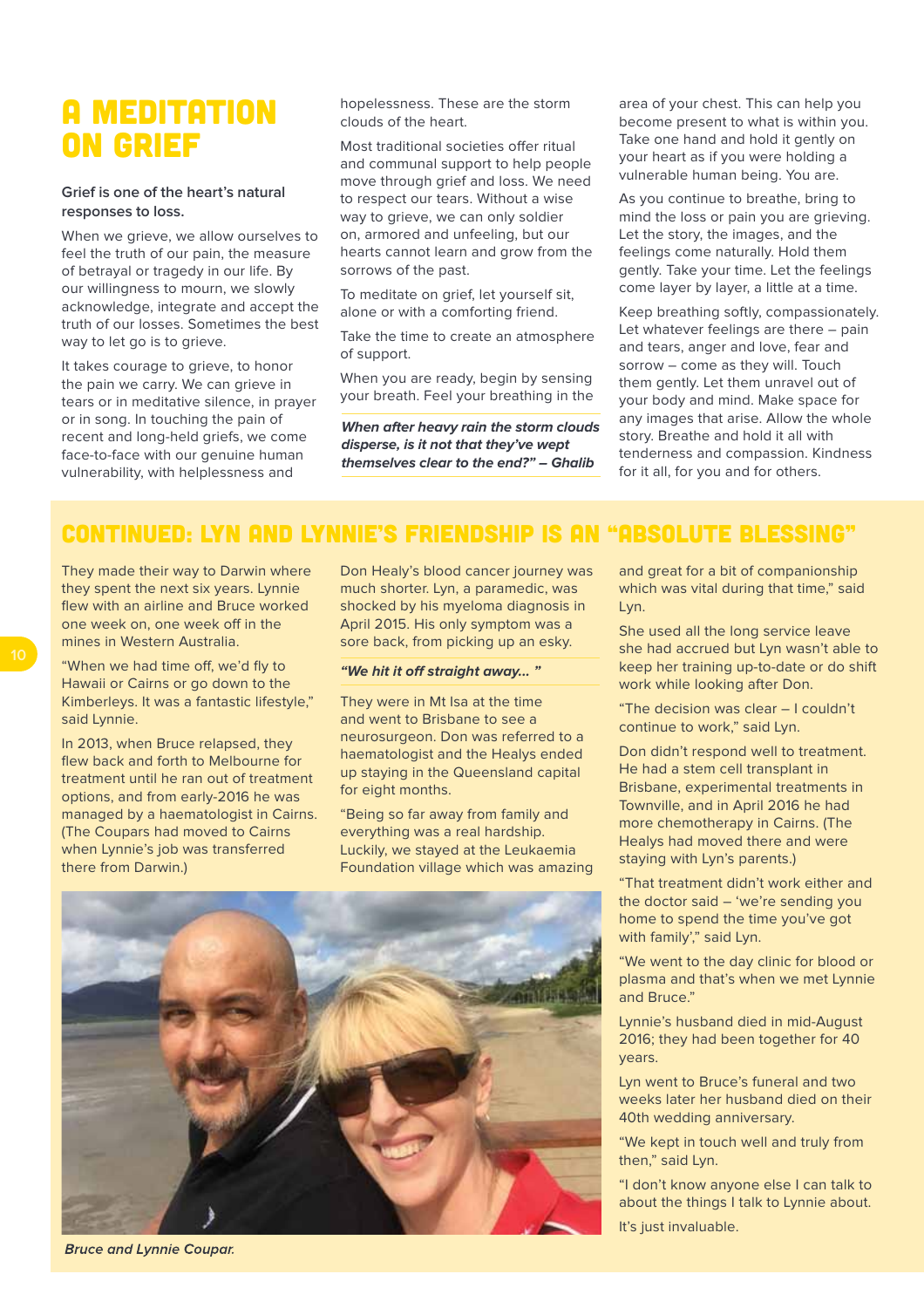

The grief we carry is part of the grief of the world. Hold it gently. Let it be honoured. You do not have to keep it in anymore. You can let it go into the heart of compassion; you can weep.

Releasing the grief we carry is a long, tear-filled process. Yet it follows the

natural intelligence of the body and heart. Trust it. Trust the unfolding. Along with meditation, some of your grief will want to be written, to be cried out, to be sung, to be danced. Let the timeless wisdom within you carry you through grief to an open heart.

This excerpt is from 'The Art of Forgiveness, Lovingkindness, and Peace' by Jack Kornfield. He has a PhD in clinical psychology and is one of the key teachers to introduce Buddhist mindfulness practice to the West.

#### **"It's a diferent kind of loneliness now."**

"One of the biggest things is sorting through everything in the house, going through all your memories," said Lyn who offered to help Lynnie with this.

"We had a really good day together."

And Lynnie has found Lyn's friendship and humour indispensable since Bruce's passing.

"When we go around to each other's place to catch up, we laugh a lot and talk about where we're going to go from here," said Lynnie.

"I can talk to Lyn about anything. She's been an absolute blessing."

The pair help each other practically, hanging pictures, fixing gates, using sanders, drills and ladders, and they have been camping together, each with their own tent and car.

"That was a real concern of mine. I thought I couldn't go camping because I didn't have anyone to go with, but Lynnie said, 'you just need to set the car up and go'."

Lynnie had kept her late-husband's ute and had it fitted out with a canopy and Lyn had an awning that came in handy when it rained during their first trip to Ellis Beach.

"It was fantastic. I absolutely wouldn't have gone if Lynnie hadn't suggested it," said Lyn.

"You have to be braver and do things outside your comfort zone. We want to go fishing out on the reef too."



Lyn and Don Healy.

However much they feel comforted by one another, both still feel the pain of losing 'their boys'.

"Talking the other day, I said 'it seems like it's getting harder' and Lyn agreed, saying 'yeah, you miss them more and more as time goes on'," said Lynnie.

"It's a diferent kind of loneliness now."

Lyn and Lynnie have taken part in the Leukaemia Foundation's beautiful evening lantern walk – Light the Night event – where Australians come together to mark their blood cancer journey or to honour a loved one.

"At Light the Night last year, we were asked to share our side of the story," said Lyn.

"It was hard, but it felt good to do it as it recognised 'the boys' and what the Leukaemia Foundation had done for us.

"It felt really special. Telling our story was another way of honouring Don and Bruce. It was a real tribute to their memory. They will never be forgotten."



Lyn and Lynnie on their most recent camping trip together.